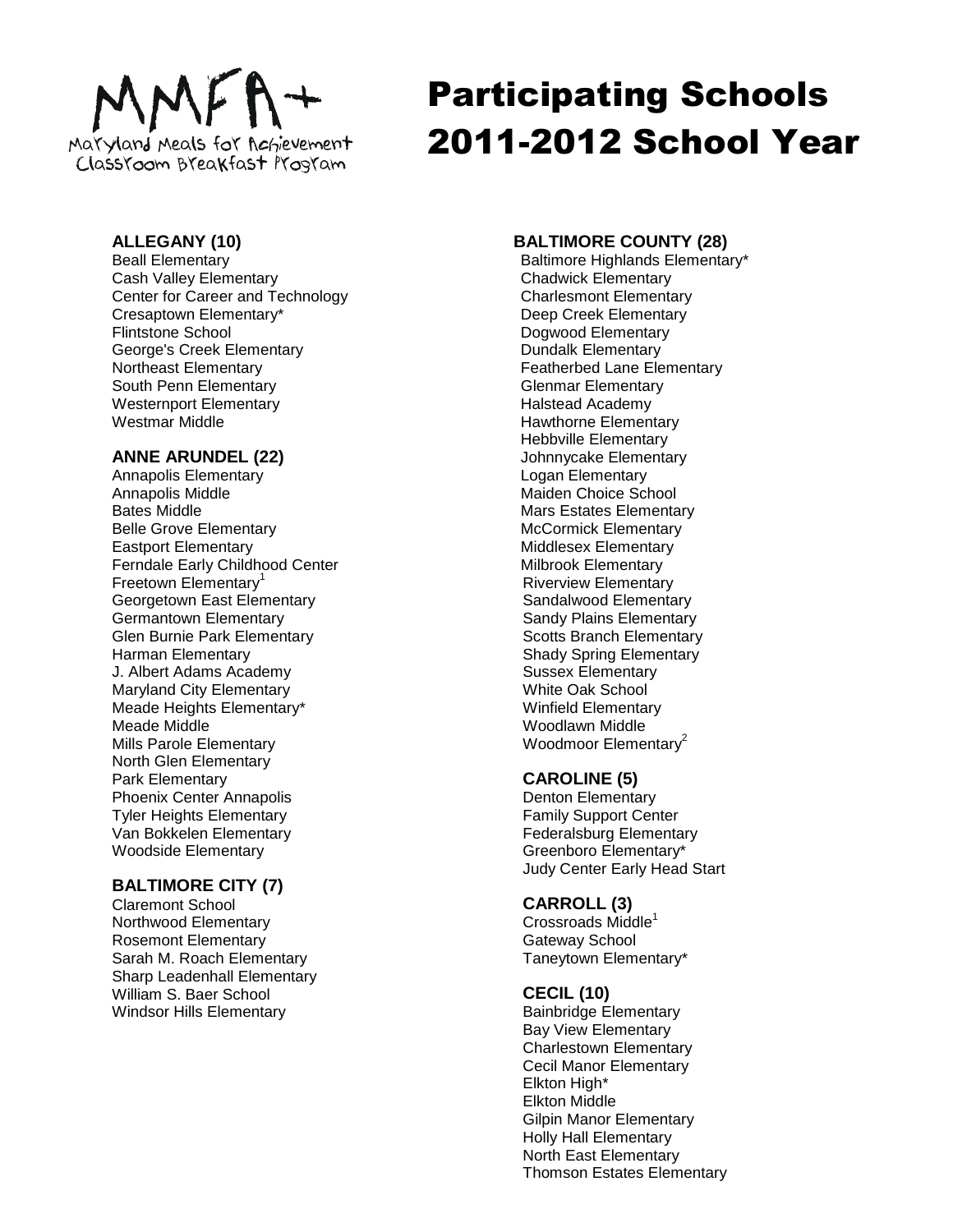#### **CHARLES ( 6 )**

C . Paul Barnhart Elementary D r . Samuel A Mudd Elementary General Smallwood Middle\* Indian Head Elementary J.P. Ryon Elementary Mt . Hope/Nanjemoy Elementary

## **DORCHESTER ( 8 )**

Choptank Elementary Hurlock Elementary Judy Hoyer Center Maces Lane Middle Maple Elementary North Dorchester Middle\* Sandy Hill Elementary Vienna Elementary

#### **FREDERICK ( 7 )**

Heather Ridge High School Heather Ridge Middle Hillcrest Elementary Lincoln Elementary Monocacy Elementary Waverley Elementary West Frederick Middle

#### **GARRETT ( 8 )**

Accident Elementary Broadford Elementary\* Crellin Elementary Dennett Road Elementary Friendsville Elementary Grantsville Elementary Kitzmiller Elementary Yough Glades Elementary

#### **HARFORD ( 9 )**

Deerfield Elementary\* Edgewood Elementary Edgewood Middle G. D. Lisby Elementary Halls Cross Roads Elementary Havre De Grace Elementary Magnolia Elementary Magnolia Middle William Paca/Old Post Elementary

#### **HOWARD ( 3 )**

Homewood School Steven's Forest Elementary<sup>1</sup> Phelps Luck Elementary\*

#### **KENT ( 5 )**

H . H . Garnett Elementary Kent County Middle Millington Elementary Rock Hall Elementary Worton Elementary

#### **MONTGOMERY ( 3 2 )**

A . Mario Loiederman Middle School Arcole Elementary Broad Acres Elementary Brookhaven Elementary Brown Station Elementary Burnt Mills Elementary Capt. James E. Daly Elementary Clopper Mill Elementary Col. E. Brooke Lee Middle Cresthaven Elementary<sup>1</sup> Gaithersburg Elementary Georgian Forest Elementary Harmony Hills Elementary Highland Elementary Jackson Road Elementary Kemp Mill Elementary\* New Hampshire Estates Elem . Oak View Elementary Parkland Middle R . Sargent Shriver Elementary Roscoe E . Nix Elementary Rosemont Elementary Silver Spring Intl Middle South Lake Elementary Stedwick Elementary Summit Hall Elementary Twinbrook Elementary Viers Mill Elementary Washington Grove Elementary Weller Road Elementary Wheaton Woods Elementary Whetstone Elementary

#### **PRINCE GEORGE'S (2 1 )**

Arrowhead Elementary Barnaby Manor Elementary Bladensburg Elementary Bradbury Heights Elementary Carmody Hills Elementary Carole Highlands Elementary Cool Spring Elementary Cooper Lane Elementary District Heights Elementary Frances Scott Key Elementary Highland Park Elementary Hyattsville Elementary Hyattsville Middle School J. Frank Dent Elementary Judge Sylvania W. Woods Elementary Mary Jones Elementary Ridgecrest Elementary Samuel Chase Elementary Seat Pleasant Elementary Skyline Elementary William W. Hall Elementary